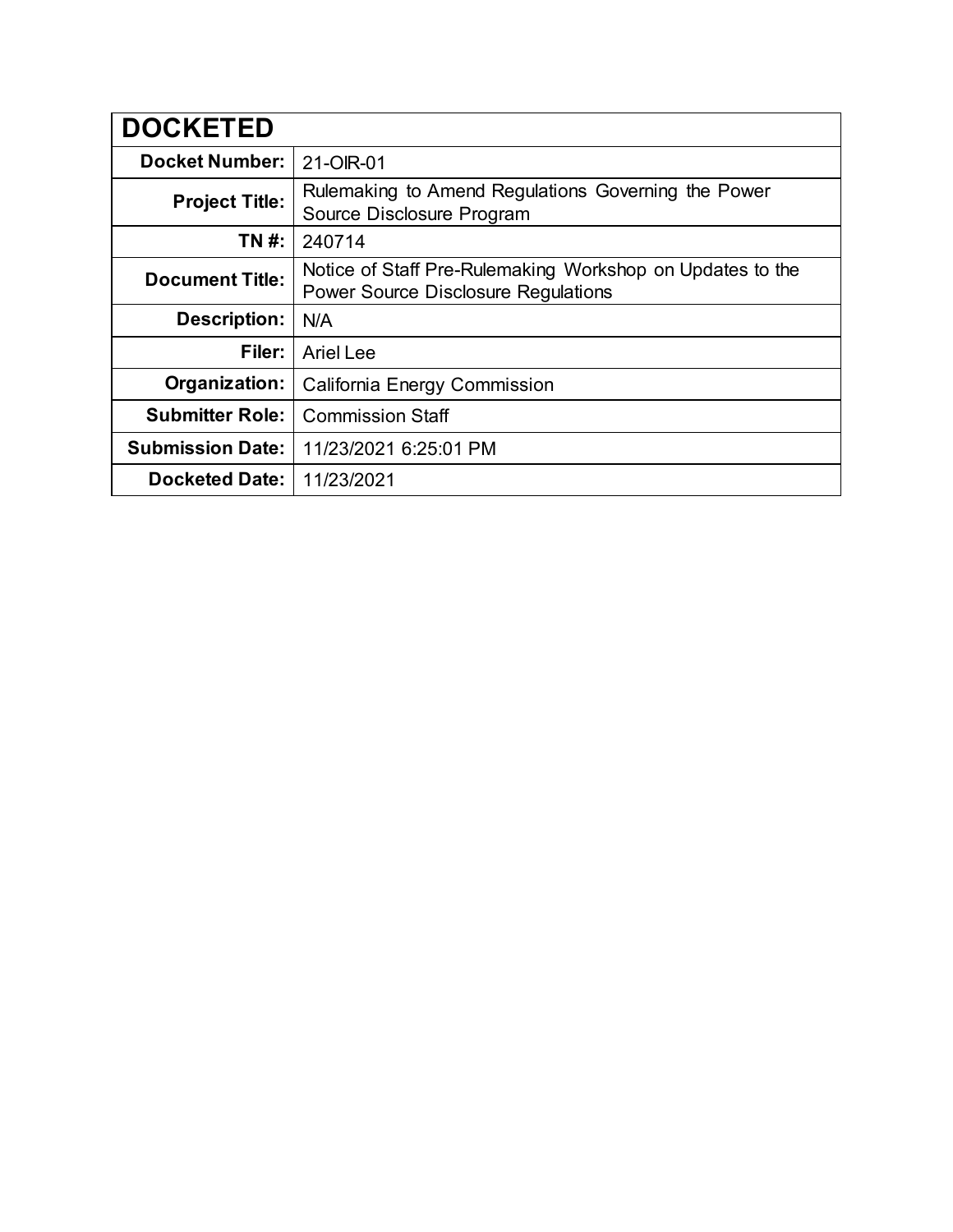#### **CALIFORNIA ENERGY COMMISSION**  715 P Street

Sacramento, California 95814

[energy.ca.gov](http://www.energy.ca.gov/) 

CEC-70 (Revised 2/2021)

*IN THE MATTER OF:* 

*Rulemaking to Amend Regulations Governing the Power Source Disclosure Program* 

Docket No. 21-OIR-01

NOTICE OF REMOTE-ACCESS WORKSHOP

RE: Power Source Disclosure

# **Notice of Staff Pre-Rulemaking Workshop on Updates to the Power Source Disclosure Regulations Workshop December 7, 2021**

 9:00 a.m. - 12:00 p.m. **Remote Access Only** 

 The California Energy Commission (CEC) will host a pre-rulemaking workshop to solicit stakeholder comment on proposed changes to the Power Source Disclosure (PSD) Program regulations, including those required by Assembly Bill (AB) 242 (Holden, Chapter 228, Statutes of 2021).

 The workshop will be held remotely, consistent with Assembly Bill 361 (Rivas, Chapter 165, Statutes of 2021), to improve and enhance public access to state agency meetings during the COVID-19 pandemic by allowing broader access through teleconferencing options. The public can participate in the workshop consistent with the direction provided below. Please note that the CEC aims to begin promptly at the start time posted and the end time is an estimate based on the agenda proposed. The workshop may end sooner or later than the posted end time depending on various factors.

## **Agenda**

The discussion items for the workshop will include:

- Power Charge Indifference Adjustment (PCIA) Resource Allocations
- Audit Requirements and Alternative for Public Agencies
- Power Content Label (PCL) Due Dates
- New Community Choice Aggregation (CCA) GHG Reporting Requirements
- Unbundled Renewable Energy Credit (REC) Reporting Requirements
- PCL Template Formatting

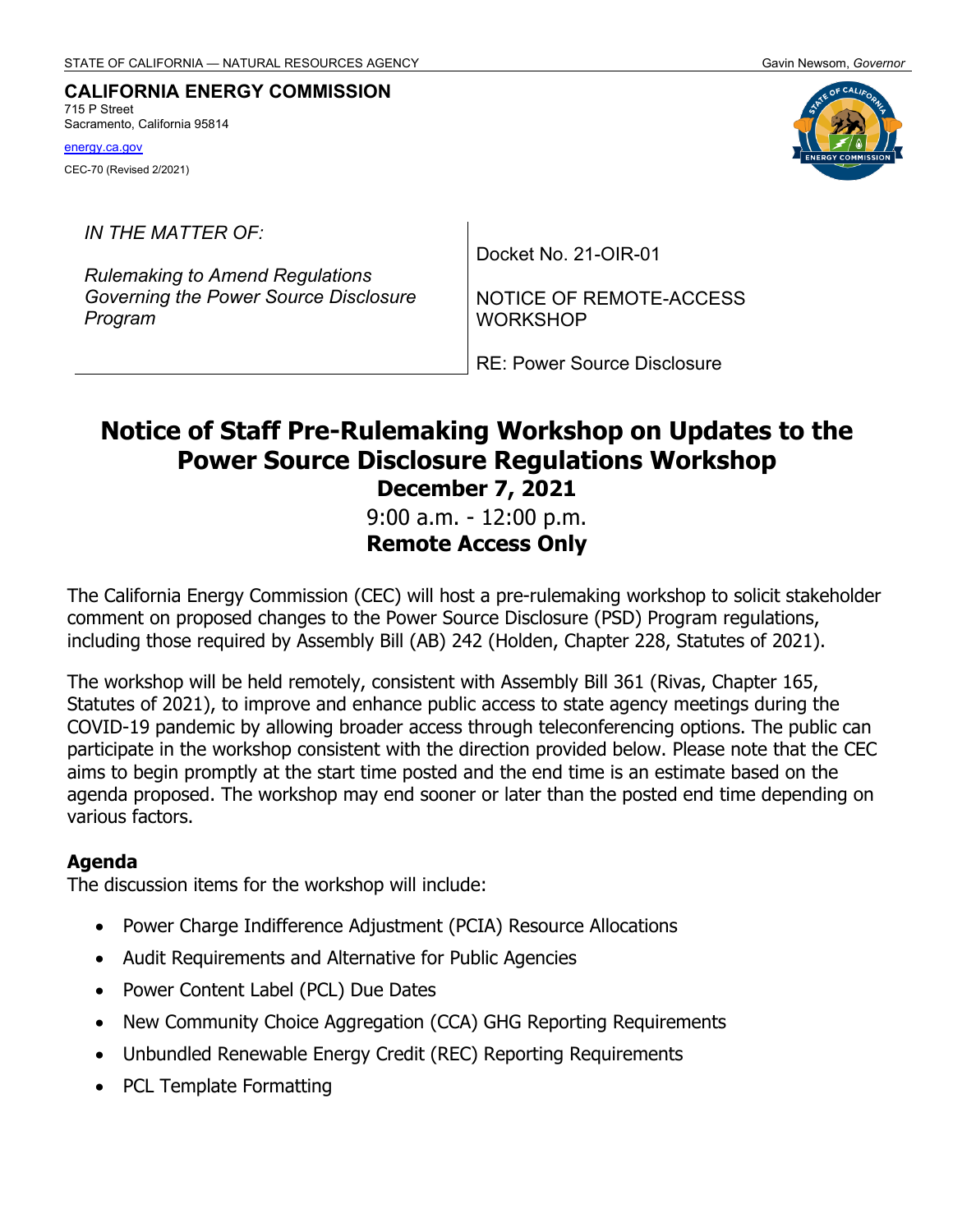## **Background**

 The CEC plans to institute a formal rulemaking to consider limited modifications to Title 20, California Code of Regulations, Section 1390 et seq. These regulations implement the PSD Program and require California retail electricity suppliers to disclose to consumers the electricity sources in their portfolios compared with the mix of electricity sources providing power for California. The PSD Program was initially authorized by Senate Bill 1305 (Sher, Chapter 796, Statutes of 1997), and has been updated through subsequent legislation. In 2019, the CEC adopted modifications to the regulations to implement Assembly Bill 1110 (Ting, Chapter 656, Statutes of 2016), which included the requirement for a retail supplier to disclose the greenhouse gas emissions intensity and any use of unbundled RECs on its PCL for each electricity portfolio that it offers.

 The CEC intends to limit the rulemaking scope to the discussion items listed above and will consider other appropriate suggested revisions as identified by commenters during the public comment period associated with this workshop. The planned rulemaking will address the statutory requirements of AB 242 and other revisions to clarify existing provisions, improve program operations, and streamline reporting requirements. The draft regulatory language will be made available on the <u>Energy Commission's website</u> at

 <https://efiling.energy.ca.gov/Lists/DocketLog.aspx?docketnumber=21-OIR-01>. Activities to amend the PSD regulations are currently in the pre-rulemaking phase. As needed, the CEC holds pre- rulemaking workshops to seek public input for developing and refining draft regulations. The formal rulemaking phase commences with the publication of a Notice of Proposed Regulatory Action and proposed regulations. Once adopted by the CEC, the regulations will be submitted to the Office of Administrative Law for review. More <u>information about the California rulemaking</u> [process](http://www.oal.ca.gov/rulemaking_process/regular_rulemaking_process/) can be found at

[http://www.oal.ca.gov/rulemaking\\_process/regular\\_rulemaking\\_process](http://www.oal.ca.gov/rulemaking_process/regular_rulemaking_process)/.

## **Remote Attendance Instructions**

The workshop may be accessed by telephone or by clicking the [Zoom](https://join.zoom.us/) link below or visiting <u>Zoom</u> at<https://join.zoom.us> and entering the ID and password for the workshop listed below. If you experience difficulties joining, contact Zoom at (888) 799-9666 ext. 2 or the Public Advisor at [publicadvisor@energy.ca.gov](mailto:publicadvisor@energy.ca.gov) or at (916) 957-7910.

## **Link to [Workshop:](https://energy.zoom.us/j/98820663370?pwd=NnFxTUZvMHFoOHptc3U5L0RMNzdjdz09)**

 **Webinar Password:** P\$D <https://energy.zoom.us/j/98820663370?pwd=NnFxTUZvMHFoOHptc3U5L0RMNzdjdz09> **Webinar ID:** 988 2066 3370

 Attendees using a computer can access **Zoom's closed captioning service** by clicking on the "live transcript" icon and then choosing either "show subtitle" or "view full transcript." The closed captioning service can be stopped by closing out of the "live transcript" or selecting the "hide subtitle" icon. If using a phone, closed captioning is automatic and cannot be turned off.

 **To Participate by Telephone**, dial (877) 853-5257 or (888) 475-4499 (USA Toll Free) or (213) 338-8477 (CA Toll). When prompted, enter the ID: 988 2066 3370.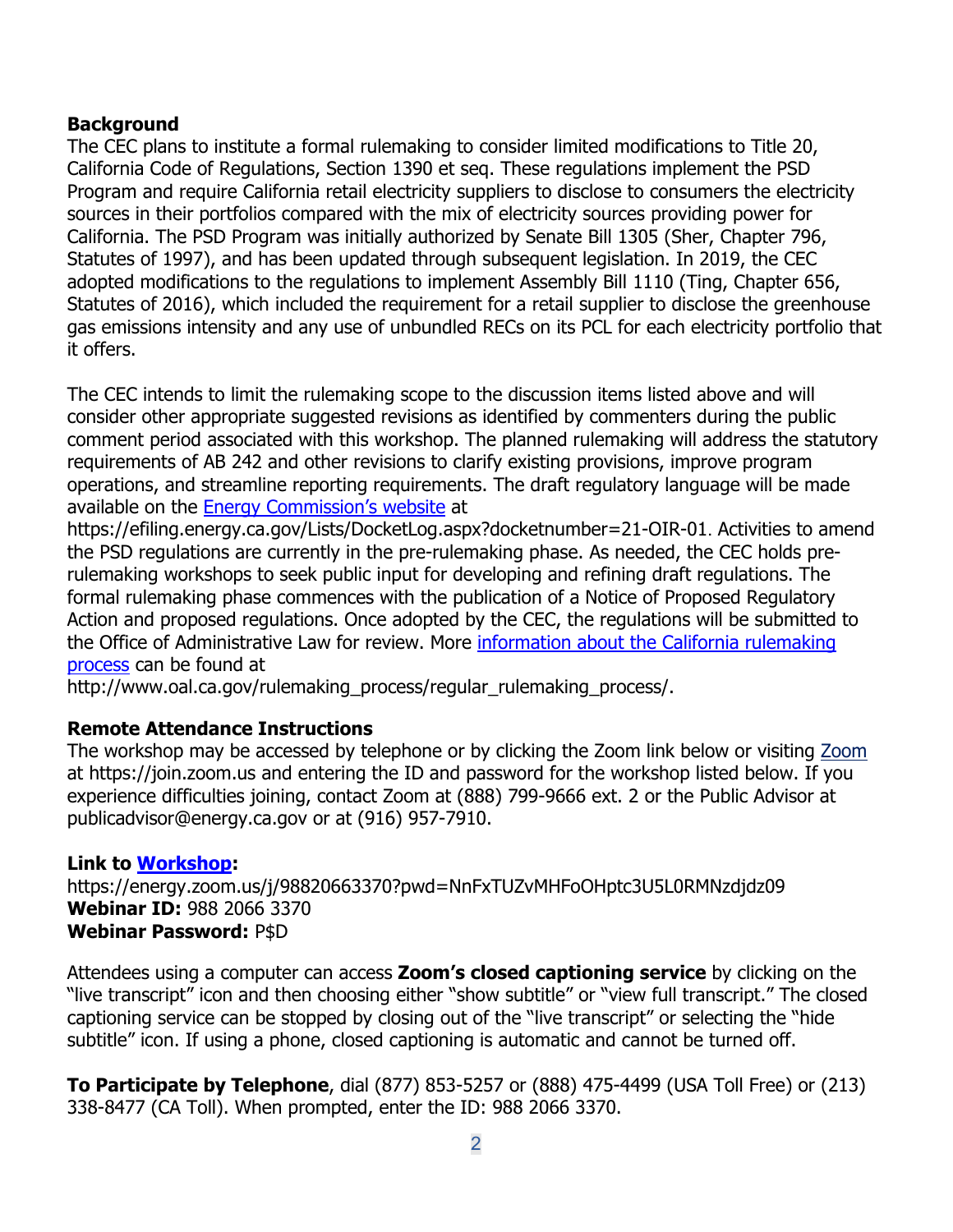## **Public Comment**

 **Oral comments** will be accepted at the end of the workshop. Comments may be limited to three minutes or less per speaker and one person per organization. Depending on the number of members of the public seeking to make a comment, the facilitator may adjust the total time allotted for public comment and the time allotted for each comment.

 If participating via Zoom's online platform, use the "raise hand" feature so the administrator can announce your name and unmute you.

If you are participating by telephone, press \*9 to "raise your hand" and \*6 to mute/unmute.

 **Written comments** must be submitted to the Docket Unit by 5:00 p.m. on **December 21, 2021**. The CEC encourages use of its electronic commenting system. Visit the [e-commenting page](https://efiling.energy.ca.gov/Ecomment/Ecomment.aspx?docketnumber=21-OIR-01)  to the comment page for this docket. Enter your contact information and a comment title describing the subject of your comment(s). Comments may be included in the "Comment Text" box or attached as a downloadable, searchable document in Microsoft® Word or Adobe® Acrobat®. The maximum file size allowed is 10 MB. at [https://efiling.energy.ca.gov/Ecomment/Ecomment.aspx?docketnumber=21-OIR-01,](https://efiling.energy.ca.gov/Ecomment/Ecomment.aspx?docketnumber=21-OIR-01) which links

 Written comments may be submitted by email. Include docket number **21-OIR-01** and "Rulemaking to Amend Regulations Governing the Power Source Disclosure Program" in the subject line and email to <u>docket@energy.ca.gov</u>.

A paper copy may be sent to:

 715 P Street Sacramento, California 95814 California Energy Commission Docket Unit, MS-4 Docket No. 21-OIR-01

 phone number, and email address) will become part of the public record of this proceeding with access available via any internet search engine. Written and oral comments, attachments, and associated contact information (including address,

## **Public Advisor and Other CEC Contacts**

 The CEC's Public Advisor assists the public with participating in CEC proceedings. To request interpreting services or reasonable modification or accommodations, contact the Public Advisor at [publicadvisor@energy.ca.gov](mailto:publicadvisor@energy.ca.gov) or by phone at (916) 957-7910. Requests should be made as soon as possible but at least five days in advance. The CEC will work diligently to meet all requests based on the availability of service or resource needed.

**Direct media inquiries** to [mediaoffice@energy.ca.gov](mailto:mediaoffice@energy.ca.gov) or (916) 654-4989.